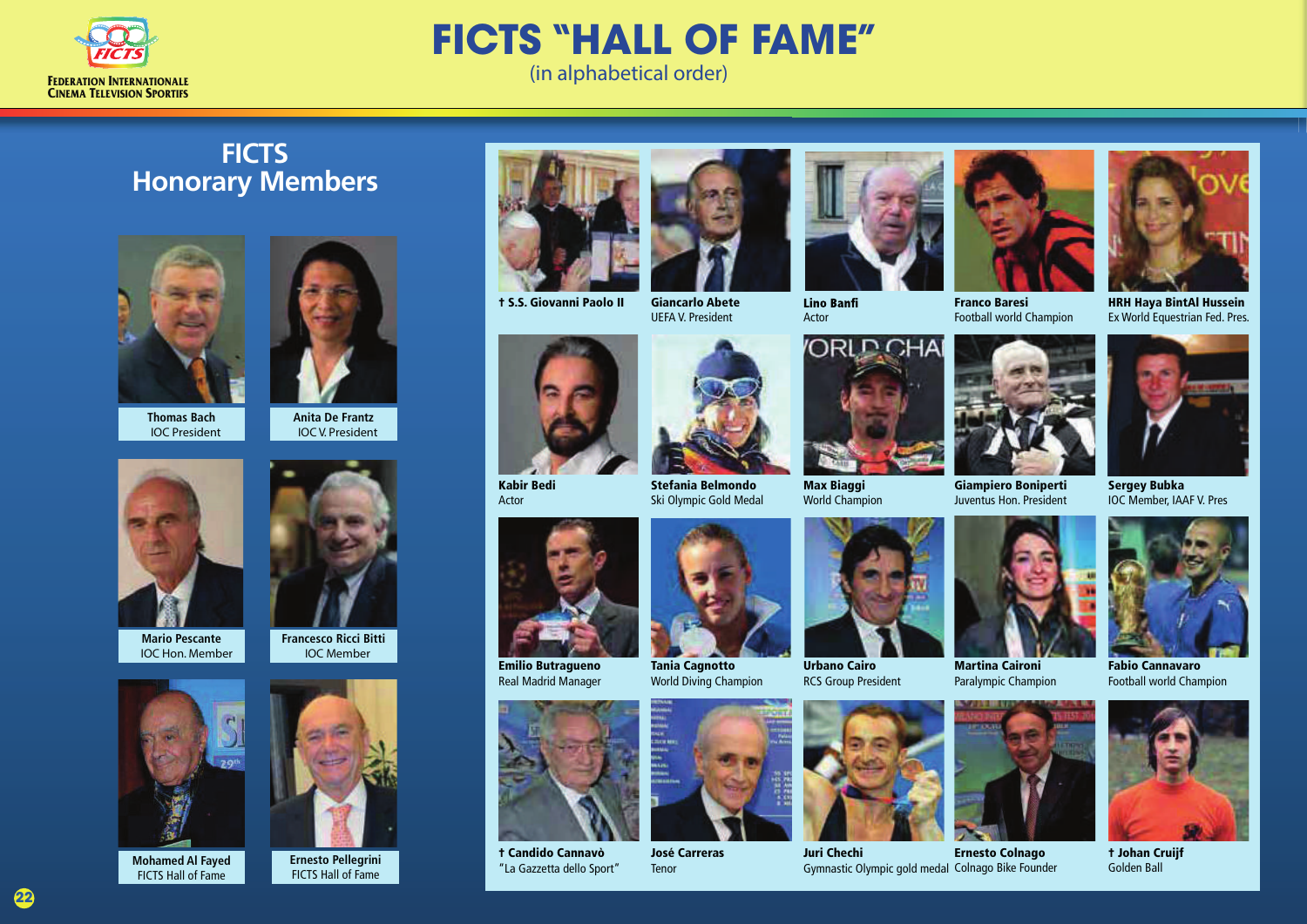## **FICTS "HALL OF FAME"** (in alphabetical order)





**Maurizio Damilano**



Basket Olympic medal

**† Bruno Grandi**

 **† Nino Manfredi**

Actor









**† Edoardo Mangiarotti** Fencing Olympic gold Medal

Hon. Int. Gymnastic Fed. Pres. **† Bud Greenspan** Producer and Director

> **Hugh Laurie** Actor



31 Octo

**Marvin "Marvelous" Hagler** Boxing world champion





**Hugh Hudson** Director "Chariots of Fire"



**Adriano Galliani** CEO of AC Milan



Football European Champion





Canoe Olympic gold medal

**Inter F.C.**  Champions League 2010



**Marc Girardelli** Ski Olympic Medal

**Yelena Isimbayeva**  IOC Member



**Ilgar Mamedov** Fencing Olympic gold medal



**Larisa Latynina** 9 Olympic gold medal



Actor



**Philippe Leroy**



**Marcello Lippi**



**Dino Meneghin Andrea Monti**<br>Basketball Champion **Andrea Monti** Gazzetta dello Sport



**HRH Feisal Al Hussein** IOC Member

Olympic Journalists President



**† Pietro Mennea** Athl . Olympic gold medal



**Josefa Idem** 

**† Fiorenzo Magni**  Cycling Champion

**Gianni Merlo** AIPS President





**† Ottavio Missoni** Stylist





**23**